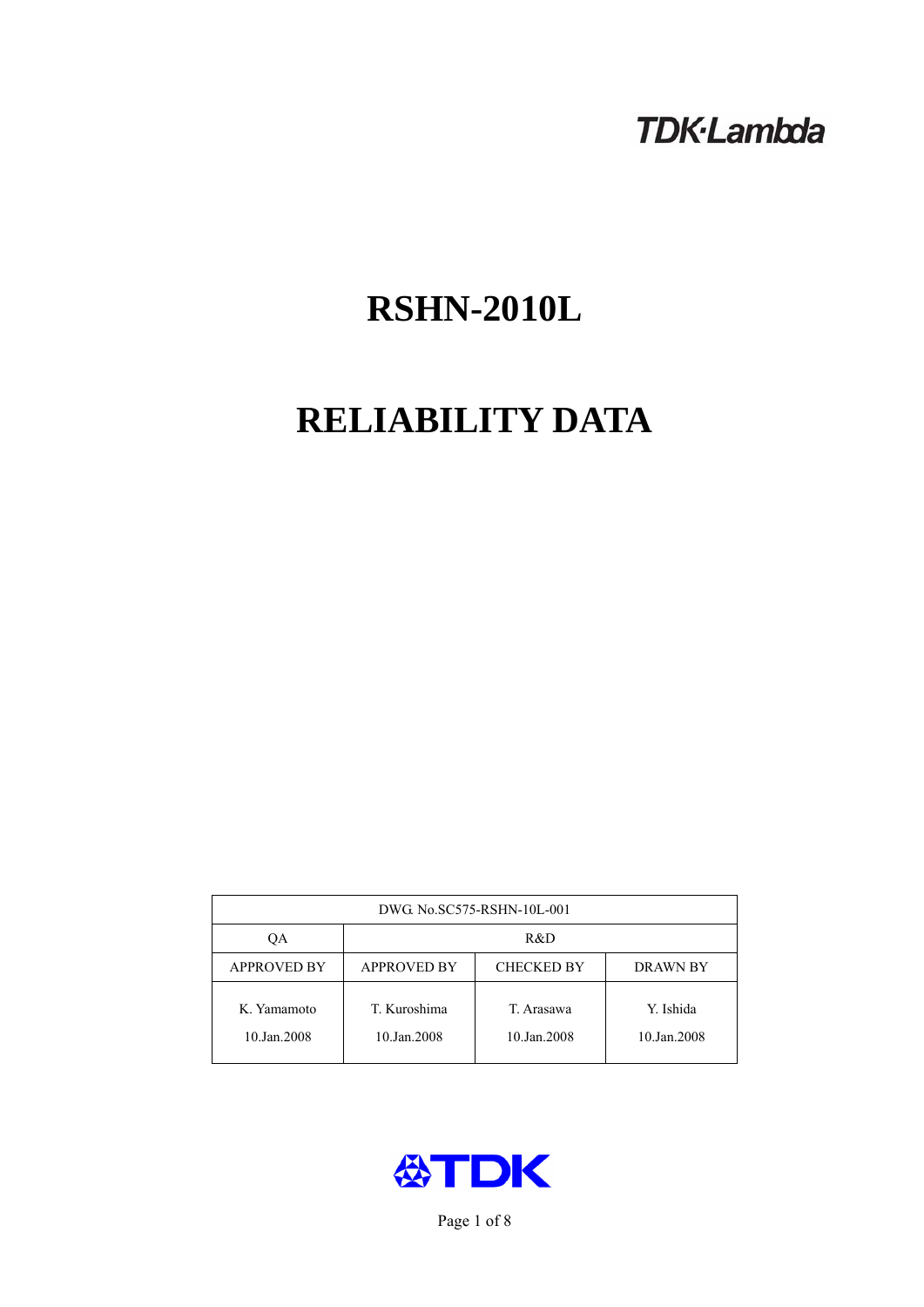#### **RSHN-2010L**

# **I N D E X**

|                                     | Page   |
|-------------------------------------|--------|
| 1. Calculated Values of MTBF        | Page-3 |
| 2. Vibration Test                   | Page-4 |
| 3. Heat Cycle Test                  | Page-5 |
| 4. Humidity Test                    | Page-6 |
| 5. High Temperature Resistance Test | Page-7 |
| 6. Low Temperature Storage Test     | Page-8 |

The following data are typical values. As all units have nearly the same characteristics, the data to be considered as ability values.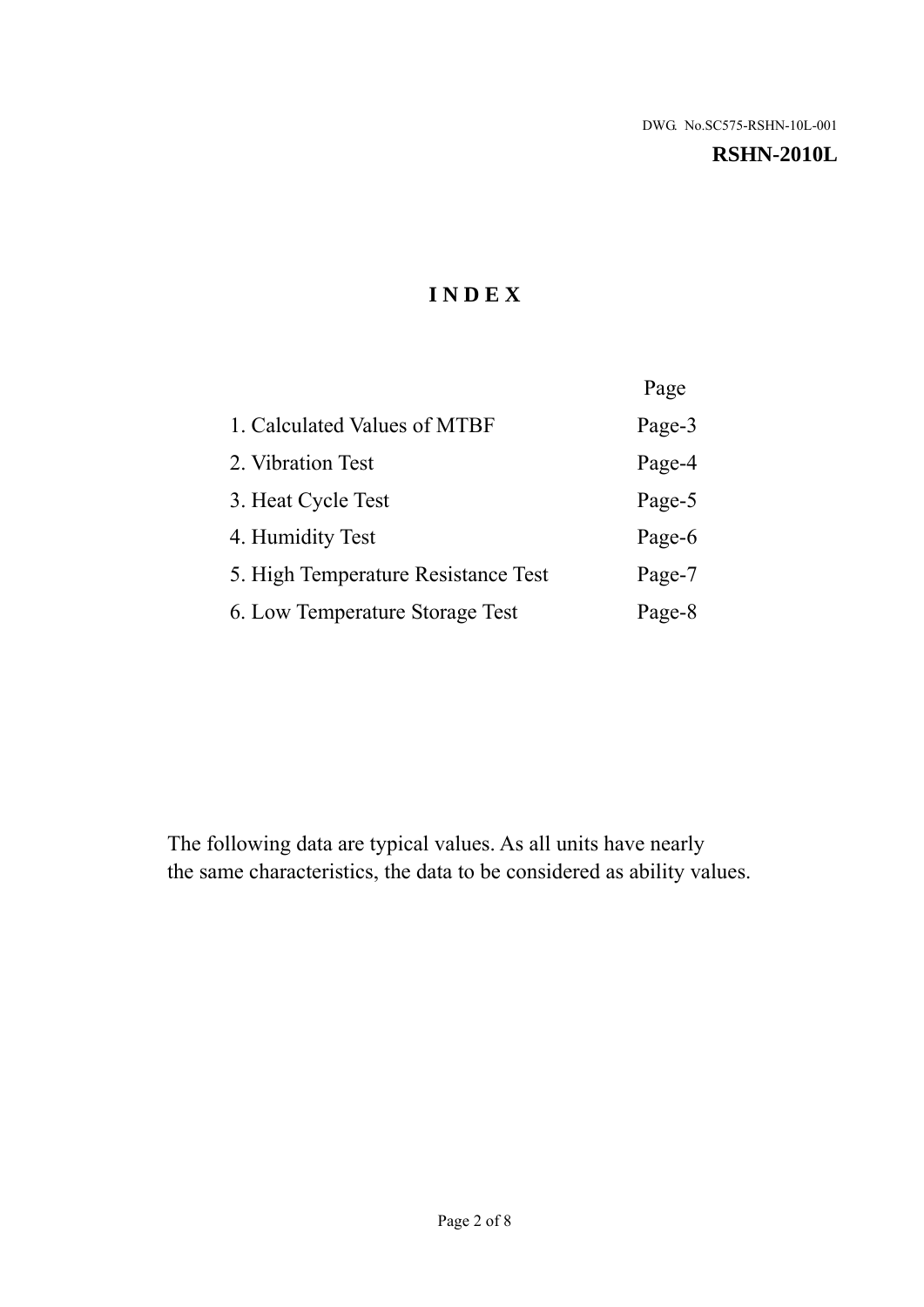#### **RSHN-2010L**

1. Calculated values of MTBF

MODEL : RSHN-2010L

(1) Calculating Method

 Calculated based on parts stress reliability projection of MIL-HDBK-217F NOTICE2.

Individual failure rates  $\lambda$  G is given to each part and MTBF is calculated by the count of each part.

$$
MTBF = \frac{1}{\lambda_{\text{equip}}} = \frac{1}{\sum_{i=1}^{n} N_i (\lambda_G \pi_Q)_i} \times 10^6 \text{ (hours)}
$$

| $\lambda$ equip | : Total equipment failure rate (Failure $/ 10^6$ Hours)                   |
|-----------------|---------------------------------------------------------------------------|
| $\lambda$ G     | : Generic failure rate for the $\hbar$ generic part                       |
|                 | (Failure/ $10^6$ Hours)                                                   |
| Ni              | : Quantity of <i>i</i> th generic part                                    |
| N               | : Number of different generic part categories                             |
| $\pi$ Q         | : Generic quality factor for the <i>i</i> th generic part ( $\pi Q = 1$ ) |

- (2) MTBF Values
	- GF : Ground, Fixed

 $MTBF = 5,410,084$  (Hours)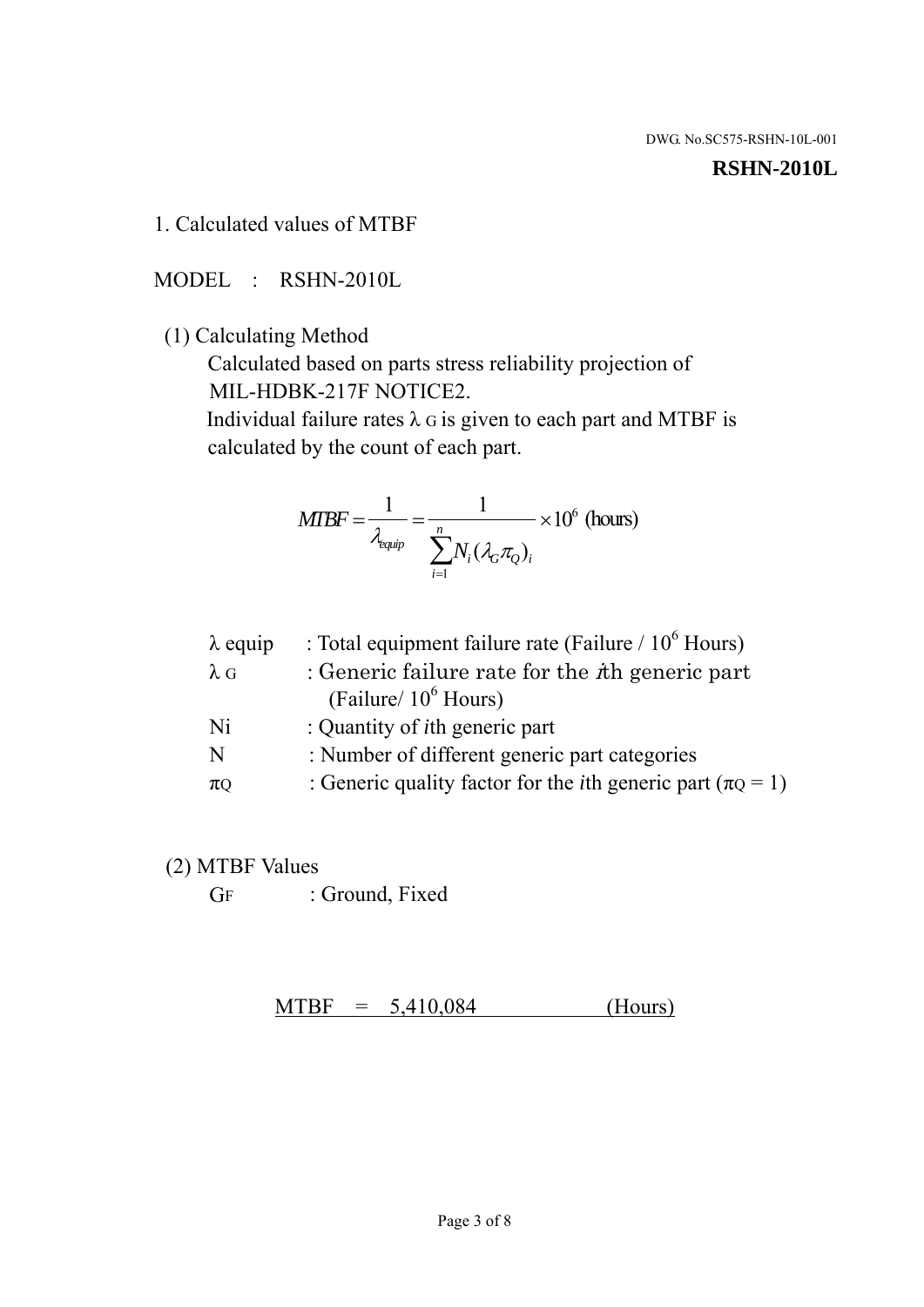#### **RSHN-2010L**

2. Vibration Test

#### MODEL : RSHN-2010L (Representation Product : RSEN-2030)

- (1) Vibration Test Class Frequency Variable Endurance Test
- (2) Equipment Used Controller VS-1000-6, Vibrator 905-FN ( IMV CORP.)
- (3) The Number of D.U.T. (Device Under Test) 5 units
- (4) Test Condition
	- · Frequency : 10~55Hz
	- · Amplitude : 1.5mm, Sweep for 1 min.
	- · Dimension and times : X, Y and Z directions for 2 hours each.

## (5) Test Method

Fix the D.U.T. on the fitting-stage

# (6) Test Results

PASS

#### Typical Sample Data

| ັ່                                 |                                                         |           |                     |                     |
|------------------------------------|---------------------------------------------------------|-----------|---------------------|---------------------|
| Check item                         | Spec.                                                   |           | <b>Before Test</b>  | After Test          |
|                                    | Differential Mode: 25dBmin.                             | $0.4$ MHz | 39.72               | 40.02               |
|                                    |                                                         | 30 MHz    | 58.84               | 55.92               |
| Attenuation (dB)                   | Common Mode: 25dBmin.                                   | 2 MHz     | 36.32               | 36.44               |
|                                    |                                                         | 30 MHz    | 38.26               | 38.08               |
| Leakage Current (mA)               | Line1<br>$1mA$ max. $(250V, 60Hz)$<br>Line <sub>2</sub> |           | 0.42                | 0.41                |
|                                    |                                                         | 0.43      | 0.42                |                     |
| DC Resistance $(m\Omega)$          | 6m $\Omega$ max.                                        |           | 3.84                | 3.72                |
| <b>Test Voltage</b>                | $L-L: 1768Vdc$ 60s.                                     |           | OK                  | OK.                 |
|                                    | $L-E: 2500$ Vac 60s.                                    |           |                     |                     |
| Isolation Resistance ( $M\Omega$ ) | $100M \Omega$ min. (500Vdc 60s)                         |           | $4.1 \times 10^{6}$ | $4.3 \times 10^{6}$ |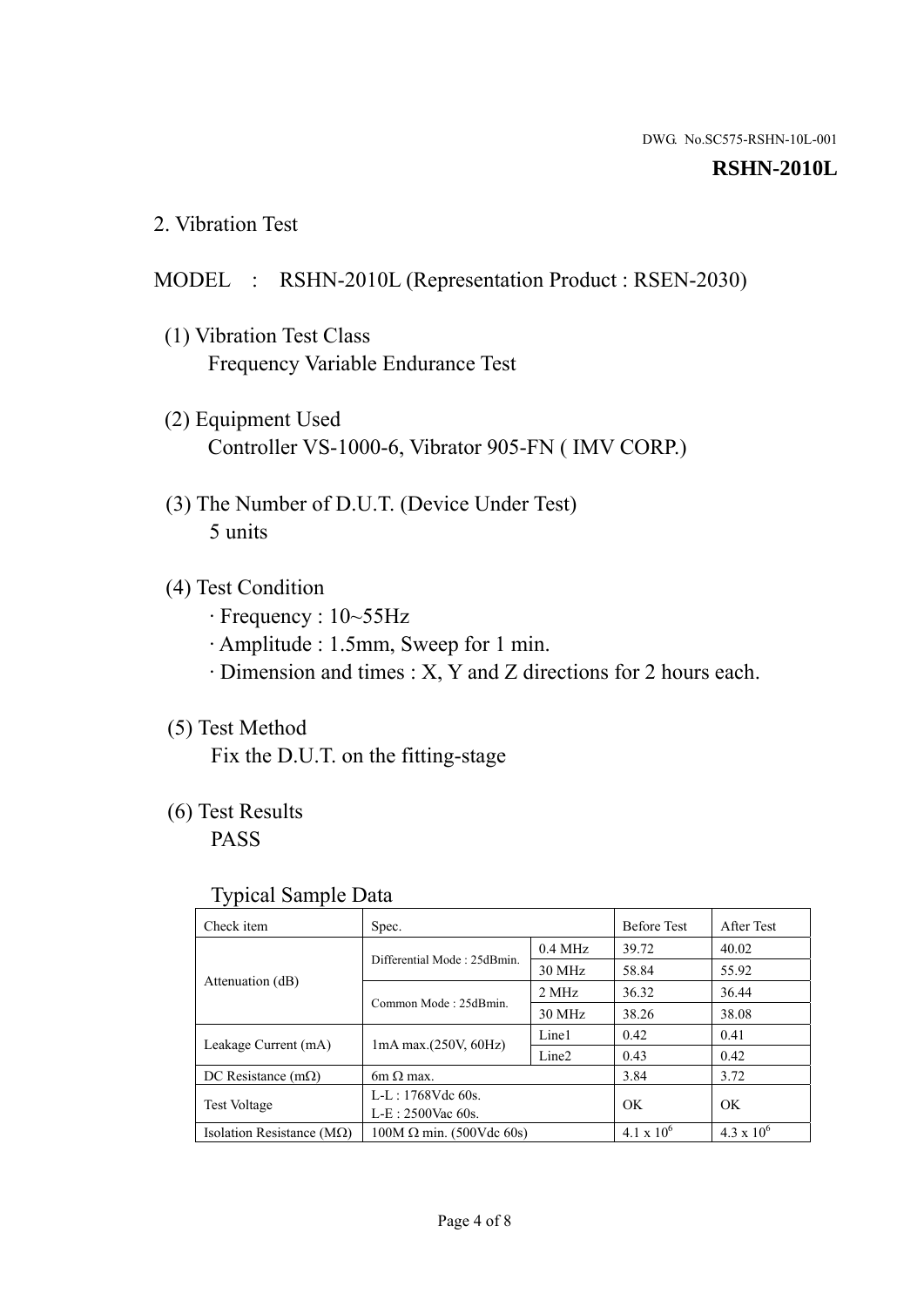3. Heat Cycle Test

## MODEL : RSHN-2010L (Representation Product : RSEN-2030)

- (1) Equipment Used TEMPERATURE CHAMBER TSA-71H-W (ESPEC CORP.)
- (2) The Number of D.U.T. (Device Under Test) 5 units
- (3) Test Conditions
	- · Ambient Temperature : -25~+85°C · Test Cycles : 100cycles



(4) Test Method

 Before the test check if there is no abnormal characteristics and put the D.U.T. in the testing chamber. Then test it in the above cycles, After the test is completed leave it for 1 hour at room temperature and check it if there is no abnormal each characteristics.

(5) Test Results

PASS

| <b>Typical Sample Data</b> |  |  |
|----------------------------|--|--|
|----------------------------|--|--|

| Check item                    | Spec.                                                                           |           | <b>Before Test</b> | After Test        |
|-------------------------------|---------------------------------------------------------------------------------|-----------|--------------------|-------------------|
|                               |                                                                                 | $0.4$ MHz | 40.06              | 40.06             |
|                               | Differential Mode: 25dBmin.                                                     | 30 MHz    | 55.64              | 57.12             |
| Attenuation (dB)              | Common Mode: 25dBmin.                                                           | 2 MHz     | 35.40              | 36.74             |
|                               |                                                                                 | 30 MHz    | 37.70              | 37.36             |
|                               | Line1<br>$1mA$ max. $(250V, 60Hz)$<br>Leakage Current (mA)<br>Line <sub>2</sub> |           | 0.41               | 0.49              |
|                               |                                                                                 |           | 0.42               | 0.48              |
| DC Resistance $(m\Omega)$     | $6m \Omega$ max.                                                                |           | 3.48               | 3.22              |
|                               | L-L: $1768V$ de $60s$ .                                                         |           | OK                 | OK                |
|                               | <b>Test Voltage</b><br>$L-E: 2500$ Vac 60s.                                     |           |                    |                   |
| Isolation Resistance ( $MQ$ ) | $100M \Omega$ min. (500Vdc 60s)                                                 |           | $9.5 \times 10^5$  | $9.4 \times 10^5$ |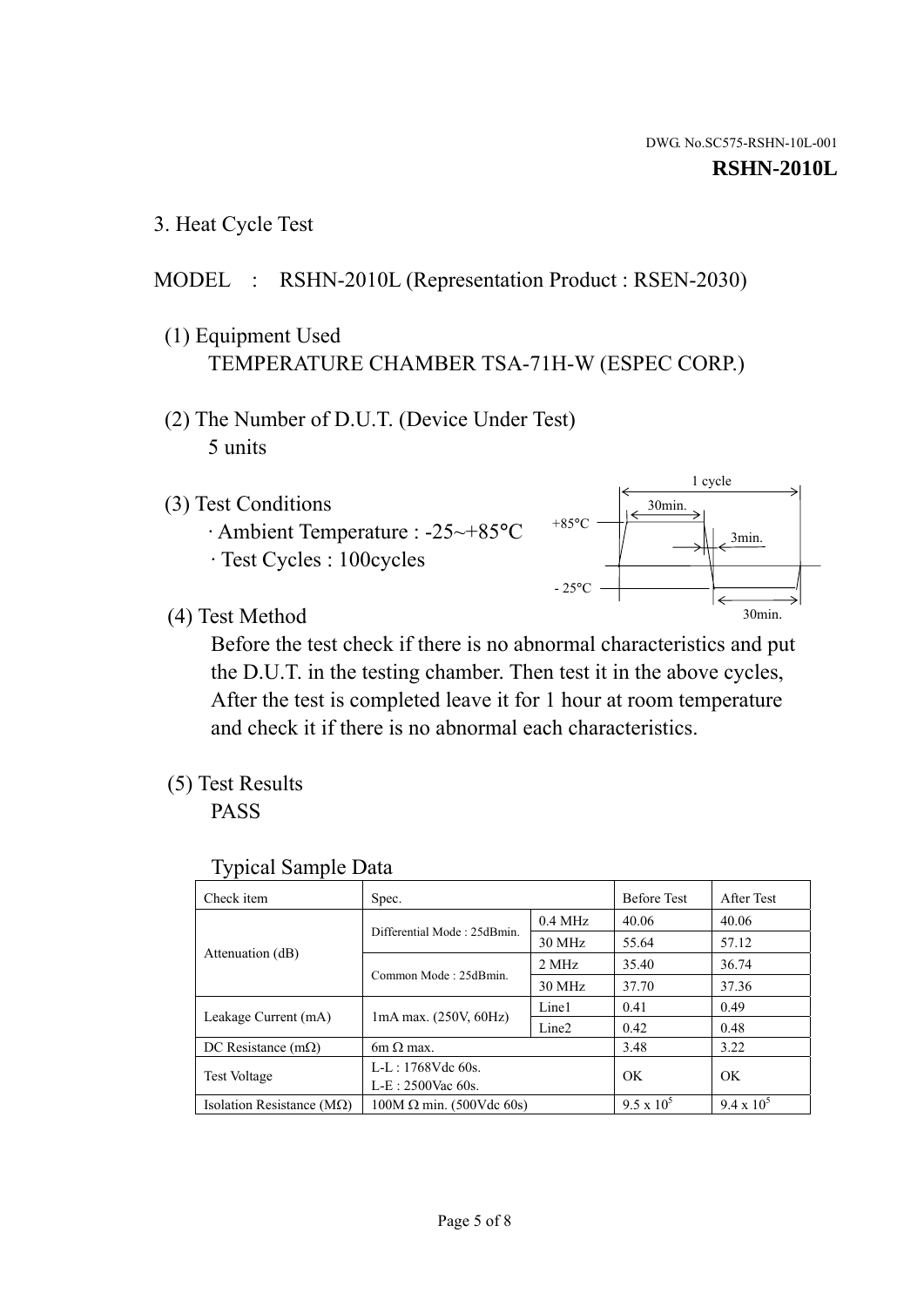4. Humidity Test

### MODEL : RSHN-2010L (Representation Product : RSEN-2030)

- (1) Equipment Used TEMP. & HUMID. CHAMBER PR-4KT (ESPEC CORP.)
- (2) The Number of D.U.T. (Device Under Test) 5 units

### (3) Test Conditions

- · Ambient Temperature : +40°C
- · Test Time : 500 hours
- · Ambient Humidity : 90~95% RH No Dewdrop

#### (4) Test Method

 Before the test check if there is no abnormal characteristics and put the D.U.T. in the testing chamber. Then test it in the above conditions. After the test is completed leave it for 1 hour at room temperature and check it if there is no abnormal each characteristics.

### (5) Test Results

PASS

| . .                                               |                                 |                   |                     |                     |
|---------------------------------------------------|---------------------------------|-------------------|---------------------|---------------------|
| Check item                                        | Spec.                           |                   | <b>Before Test</b>  | After Test          |
|                                                   | Differential Mode: 25dBmin.     | $0.4$ MHz         | 40.92               | 39.42               |
|                                                   |                                 | 30 MHz            | 57.38               | 55.62               |
| Attenuation (dB)                                  | Common Mode: 25dBmin.           | 2 MHz             | 36.16               | 36.22               |
|                                                   |                                 | 30 MHz            | 37.34               | 37.92               |
| $1mA$ max. $(250V, 60Hz)$<br>Leakage Current (mA) |                                 | Line1             | 0.42                | 0.41                |
|                                                   |                                 | Line <sub>2</sub> | 0.42                | 0.43                |
| DC Resistance $(m\Omega)$                         | $6m \Omega$ max.                |                   | 3.62                | 3.58                |
| <b>Test Voltage</b>                               | $L-L: 1768Vdc$ 60s.             |                   | OK                  | OK                  |
|                                                   | $L-E: 2500$ Vac 60s.            |                   |                     |                     |
| Isolation Resistance ( $M\Omega$ )                | $100M \Omega$ min. (500Vdc 60s) |                   | $3.6 \times 10^{6}$ | $4.5 \times 10^{6}$ |

#### Typical Sample Data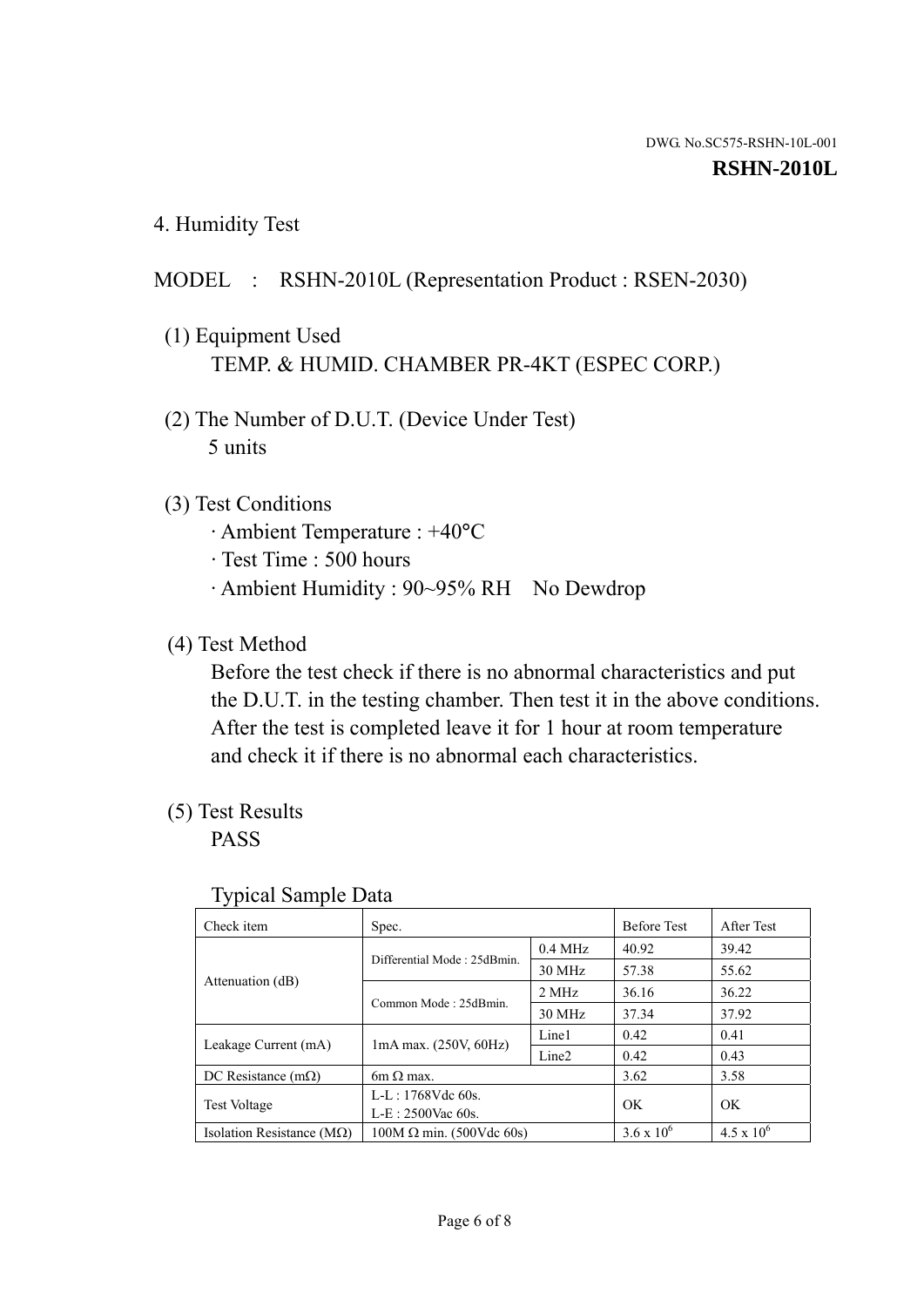5. High Temperature Resistance Test

#### MODEL : RSHN-2010L (Representation Product : RSEN-2060)

- (1) Equipment Used TEMPERATURE CHAMBER PHH-300 ( ESPEC CORP.)
- (2) The Number of D.U.T. (Device Under Test) 5 units
- (3) Test Conditions
	- · Ambient Temperature : +55°C
	- · Test Time : 500 hours
	- · Operating : DC 60A
- (4) Test Method

 Before the test check if there is no abnormal characteristics and put the D.U.T. in the testing chamber. Then test it in the above conditions. After the test is completed leave it for 1 hour at room temperature and check it if there is no abnormal each characteristics.

(5) Test Results

PASS

| ╯┸                                 |                                 |                   |                     |                     |
|------------------------------------|---------------------------------|-------------------|---------------------|---------------------|
| Check item                         | Spec.                           |                   | <b>Before Test</b>  | After Test          |
|                                    | Differential Mode: 25dBmin.     | $0.2$ MHz         | 57.86               | 58.52               |
|                                    |                                 | 30 MHz            | 52.04               | 51.94               |
| Attenuation (dB)                   | Common Mode: 25dBmin.           | 2 MHz             | 35.90               | 36.04               |
|                                    |                                 | 30 MHz            | 26.60               | 27.62               |
| Leakage Current (mA)               | $1mA$ max. $(250V, 60Hz)$       | Line1             | 0.45                | 0.46                |
|                                    |                                 | Line <sub>2</sub> | 0.46                | 0.46                |
| DC Resistance $(m\Omega)$          | $3m \Omega$ max.                |                   | 2.22                | 2.24                |
| <b>Test Voltage</b>                | $L-L: 1768Vdc$ 60s.             |                   | OK                  | OK                  |
|                                    | $L-E: 2500$ Vac 60s.            |                   |                     |                     |
| Isolation Resistance ( $M\Omega$ ) | $100M \Omega$ min. (500Vdc 60s) |                   | $4.1 \times 10^{6}$ | $4.6 \times 10^{6}$ |

#### Typical Sample Data